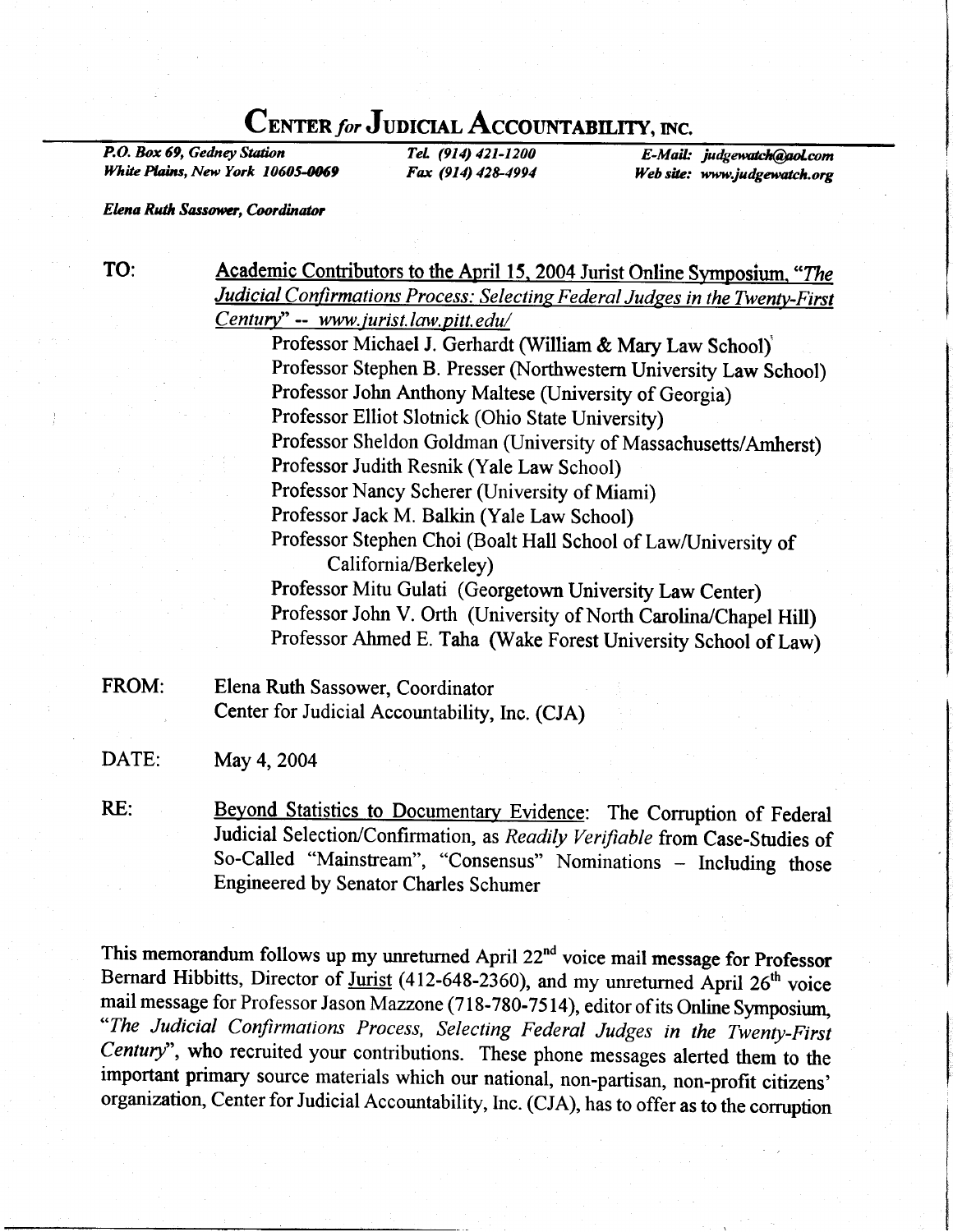# Jurist Symposium Contributors Page Two May 4, 2004

of federal judicial selection/confirmation. Specifically, my messages brought to their attention the primary source documents posted on our website, www.judgewatch.org, most particularly, those on our homepage under the heading: "Paper Trail Documenting the Corruption of Federal Judicial Selection/Confirmation and the 'Disruption of Congress' Case it Spawned"<sup>1</sup>.

Evident from your Symposium articles is that you are in dire need of these primary source materials. Although Professor Hibbett's "Forward" to the Symposium stated that you would be addressing the "overall judicial confirmations process" (emphasis added), it appears that other than statistics, you have NO information about the Senate's confirmation of the vast majority of ideologically "moderate" federal judicial nominees. If anything, you seem to view these as appropriate "consensus" and compromise nominations, whose confirmation by the Senate establishes that the process is not "broken"2. Except for a passing comment by

<sup>2</sup> Professor Slotnick:<br>"... it is ultimately an *empirical* question whether the judicial selection process is working well and, to<br>answer that question, the preponderance of the facts should count rather than the headlin acrimonious politics that have dominated public discourse. As an empirical matter, we are far from a crisis...David Savage underscored in the Los Angeles Times of November 5, 2003, 'The vacancy rate on the

federal bench is at its lowest point in 13 years... The intense partisan battle over a handful of judges aside, Bush<br>has already won approval of more judges than President Reagan achieved in his first term in the White<br>Hou

Other metrics lend further credence to this claim.

... a preponderance of the evidence suggests that overall the process is working well..."<br>Professor Gerhardt:<br>"the Appointments Clause was designed to invite not just conflicts but also accommodation, in which  $\mathbf{r}$ the Appointments Clause was designed to invite not just conflicts but also accommodation, in which each side makes concessions to the other for the sake of a greater good. Thus, most presidents have filled at least some judgeships with nominees suggested, or supported by, the other party's leaders...<br>...President Bush, too, has often achieved quick, widespread consensus, though he has rarely called

attention to it. In fact, Democrats have acquiesced to the vast majority of President Bush's judicial nominees. In spite of President Bush's protestations of a crisis in judicial selection, he has achieved, with Democratic record pace in getting his nominees through the Senate and a record number of judicial appointments approved for a president at this point in his presidency."

Professor Maltese:<br>"Despite these filibusters, the vacancy rate on the federal judiciary has dropped to its lowest point in 13

I As to this "disruption of Congress" case, whose significance is summarized by my June 16, 2003 memo to Ralph Nader, Public Citizen, and Common Cause, posted at the top of the homepage, I identified that on April 15, 2004 - the very date the Jurist Symposium was published -- the trial was being held in D.C. Superior Court.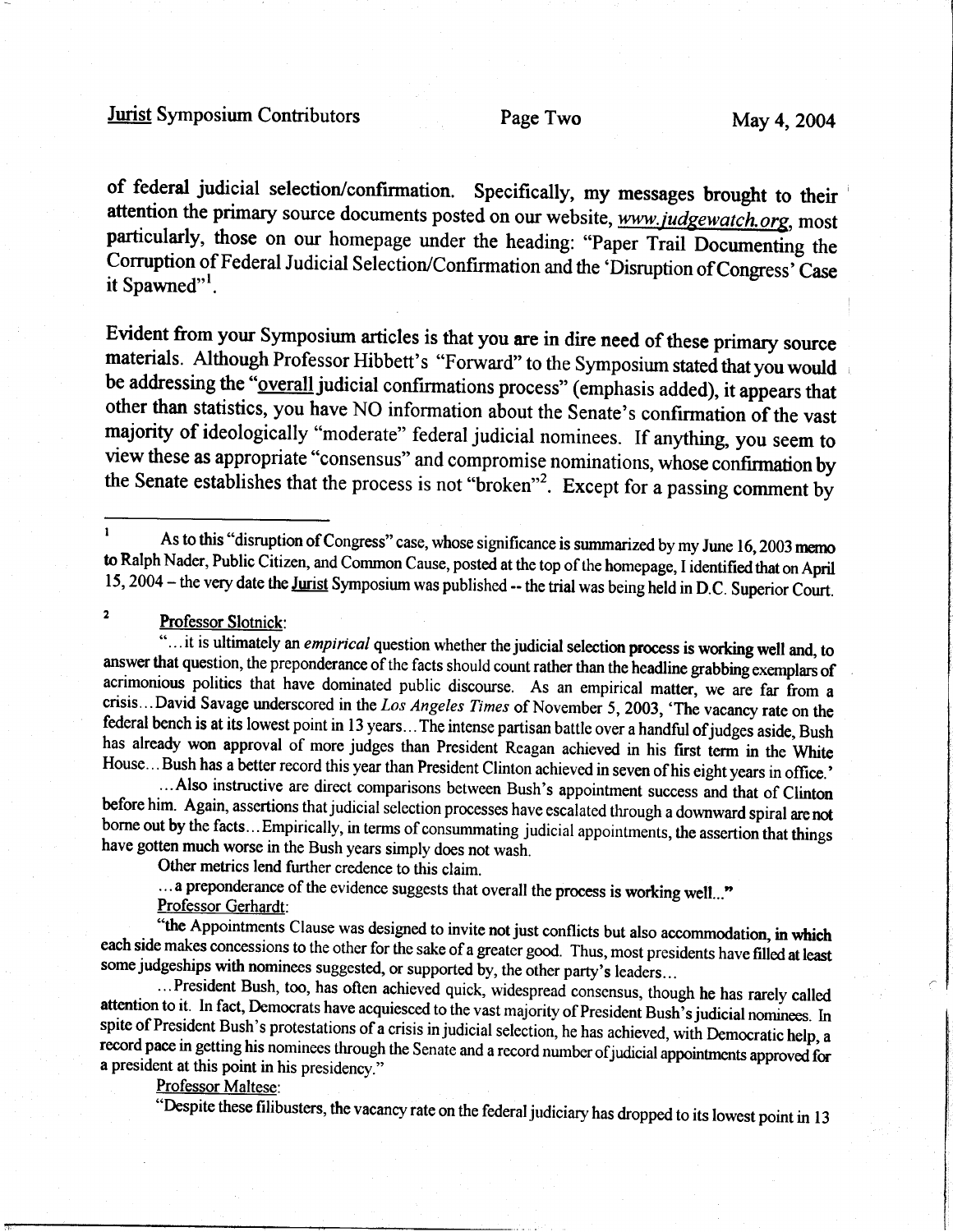Professor Resnik that "one might be concerned that the Senate has moved too quickly to approve too many nominees", you do not suggest that there is anything remotely lacking in the manner in which the Senate Judiciary Committee has been handling these nominations<sup>3</sup>. Nor do you make any mention of the Committee's failure to implement critical non-partisan, good-government reform recommendations long ago made by the 1975 book, The Judiciary Committees, of The Ralph Nader Congress Project in its chapter, "Judicial Nominations: Whither 'Advice and Consent'?", by the 1986 Common Cause report, Assembly-Line Approval, and by the 1988 book, Judicial Roulette, of the Twentieth Century Fund Task Force on Judicial Selection.

Yet, would you not agree that the confirmation process is not just "broken", but corrupt if you had "hard-evidence" that the Senate Judiciary Committee is NOT scrutinizing the qualifications of these ideologically "mainstream" judicial nominees -- indeed, that it rejects documentary evidence of nominee unfitness, as well as documentary evidence of deficient and fraudulent bar ratings, and abuses and intimidates citizens who come forward to constructively contribute to its nominee evaluations, where it is unable to ignore them entirely? Such state of affairs is precisely what CJA has several times documented since 1992. We summarized this in an extensive July 3, 2001 letter to Senator Schumer, then Chair of the Senate Judiciary Committee's Courts Subcommiffee, which we submitted forthe record of his June 26, 2001 hearing on the role of ideology in judicial nominations

years...

"Democrats have confirmed the vast majority of Bush nominees. They have targeted for filibuster only the ones they allege to be the most ideologically extreme."

 $\overline{\text{d}}$ ... it is difficult to make a convincing argument that there is currently a confirmation crisis... In the first session of the  $108<sup>th</sup>$  Congress, 55 district court and 13 appeals court nominees were confirme

"(It is worth noting that the vast majority of the President's judicial nominations have been confirmed)."

### <sup>3</sup> Professor Maltese:

policymaking powers, be subjected to exacting public and political scrutiny." "It is only fitting that judicial nominees who, if confirmed, will enjoy life tenure and possess broad policymaking powers, be subjected to exacting public and political scrutiny." -

Professor Gerhardt:<br>
"Stellar credentials have never immunized judicial nominees from scrutiny or opposition; senators have<br>
never hesitated to use whatever means their rules and traditions allow them to defeat nominees wi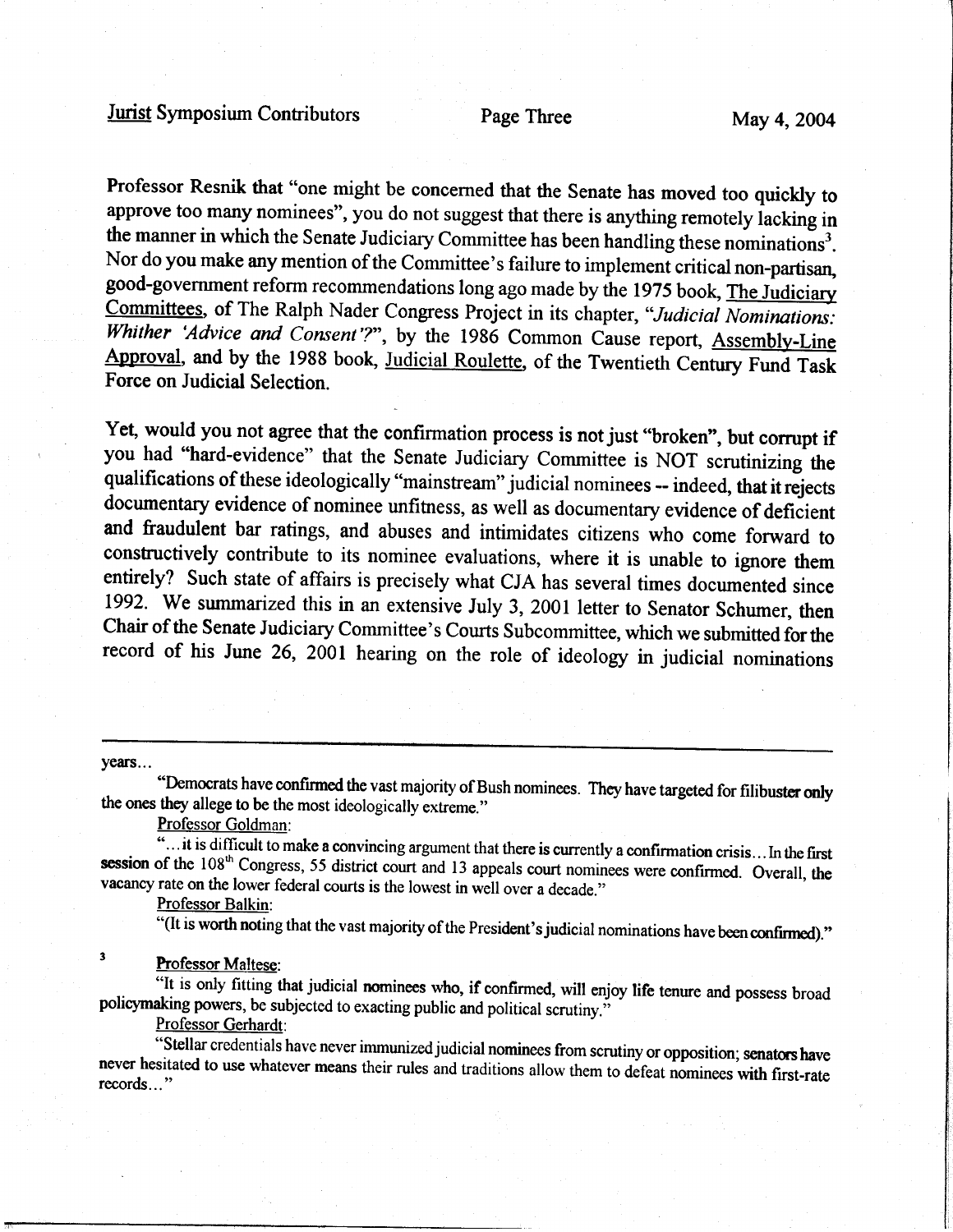- a hearing at which Professor Presser testified and to which his Symposium article refers. This July 3, 2001 letter, published in the appendix to the hearing transcript, is attached for your convenience. It is also posted on our website, together with many of the primary source documents on which it rests<sup>4</sup>. These include our 50-page May 1, 1992 investigative critique, wherein we first established that:

"...a serious and dangerous situation exists at every level of the judicial nomination and confirmation process - from the inception of the senatorial recommendation up to and including nomination by the President and confirmation by the Senate - resulting from the dereliction of all involved. including the professional organizations at the bar".

Also included on our website are CJA's May 27, 1996 letter to Senate Judiciary Committee Chairman Hatch, printed in the appendix to the Committee's May 21, 1996 hearing on the role of the American Bar Association in the selection of federal judges, as well as CJA's June 28, 1996 letter to Chairman Hatch, printed in the appendix to the Committee's June 25, 1996 judicial confirmation hearing.

It was based on these and other underlying documents, reflecting nearly a decade of direct, first-hand experience with the Senate Judiciary Committee, that our July 3, 2001 letter asserted, in bold type, that:

"...except when the Senate Judiciary Committee is searching for some nonideological 'hook' on which to hang an ideologically-objectionable nominee - the Committee cares little, if at all, about scrutinizing the qualifications of the judicial nominees it is confirming. Indeed, the Committee wilfully disregards inconvertible proof of a nominee's unfitness, as likewise, of the gross deficiencies of the pre-nomination federal judiciat screening process that produced him." (p. 3, italics and bold in the original)

Nor is this flagrant misfeasance confined to the Senate Judiciary Committee. As detailed, it involves the Senate leadership, as well.

The accuracy of our July 3, 2001 letter -- including its assessment that the betrayal of the

<sup>&</sup>lt;sup>4</sup> CJA's July 3, 2001 letter to Senator Schumer, with its pertinent underlying documents, is best accessed by the sidebar panel, "Testimony".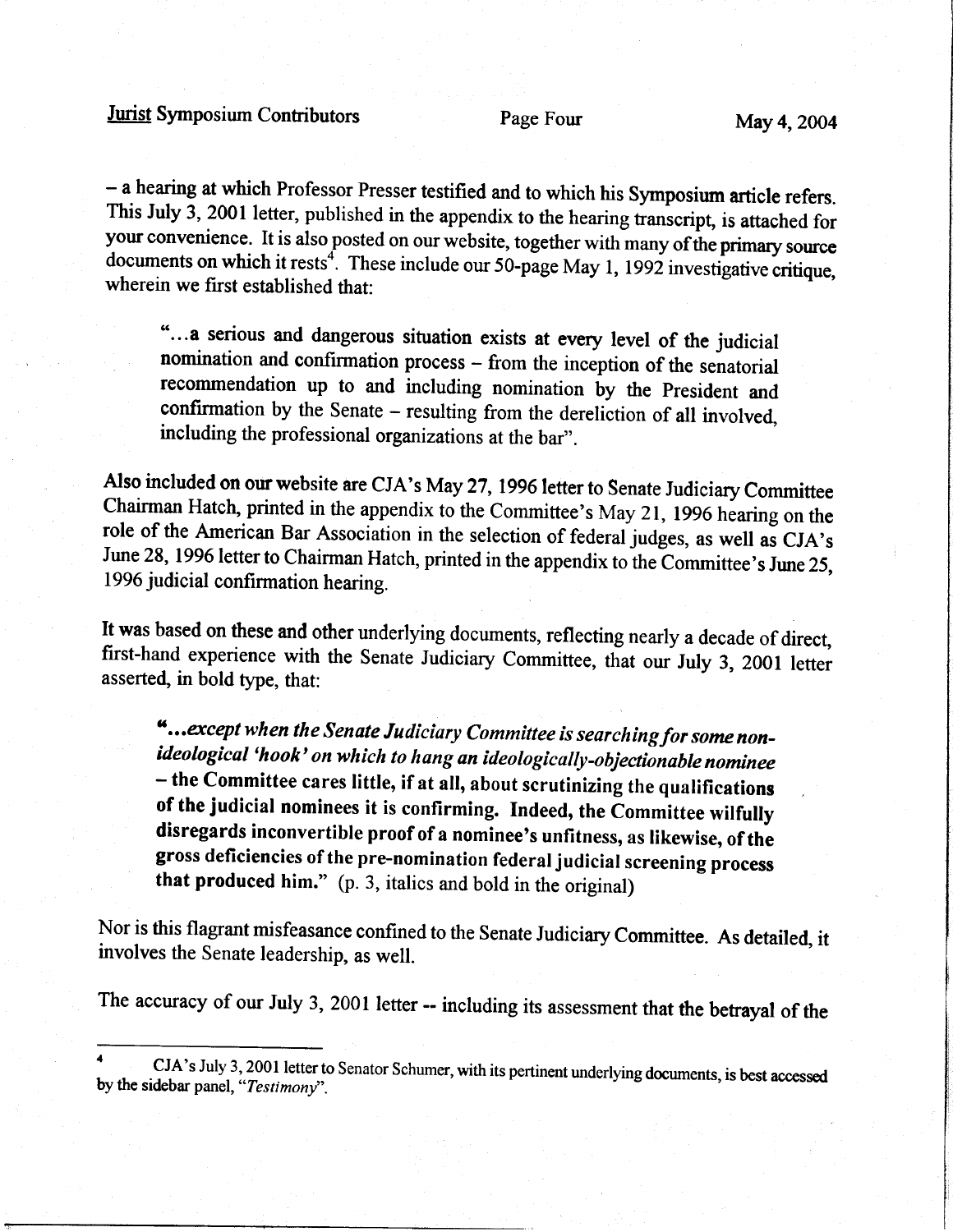public trust by the Senate Judiciary Committee and Senate leadership:

"seryes no purpose but to enable Senators to continue to 'wheel and deal' in judicial nominations, cavalierly using them for patronage or for trading with their Congressional colleagues and the President for other valuable consideration or promises thereof - to the lasting detriment of the People of this nation." (at p. 15)

is only reinforced by our subsequent experience, chronicled by the "paper trail" on our homepage.

As your examination of our website will readily reveal, we have made exhaustive efforts to present this documentary evidence of systemic corruption of federal judicial selection/confirmation - as likewise the documentary evidence of the systemic corruption of federal judicial discipline - to those in positions of leadership. This, so that they could independently verify it - and take appropriate steps consistent with their professional and ethical responsibilities. Their invariable response has been to refuse to even conrment. Among those to whom we turned was the National Commission on Judicial Discipline and Removal<sup>5</sup>, whose 1993 report recognized that a careful federal judicial appointments process acts as a prophylactic by reducing the likelihood of judicial misconduct. The National Commission failed to make any affirmative assertion that such careful appoinfinents process exists - just as your own articles fail to identify whether, with respect to ideologically "moderate", "consensus" judicial nominees, appropriate scrutiny is undertaken.

Professor Gerhardt was a consultant to the National Commission and authored its underlying report on "The Senate's Process for Removing Federal Judges". On February 18, 1999, at the conclusion of a program on impeachment at the National Press Club, to which he was a speaker, I introduced myself. I was unceremoniously rebuffed – with no subsequent follow-<br>up by Professor Gerhardt to any of the materials I gave him, in hand: my article, "Without Merit: The Empty Promise of Judicial Discipline" (The Long Term View (Massachusetts School of Law), Vol. 4, No. 1 (summer 1997)), setting forth respects in which the

<sup>&</sup>lt;sup>5</sup> Our correspondence with the National Commission on Judicial Discipline and Removal is posted on CJA's website, accessible *via* the sidebar panel, "*Correspondence-Federal Officials*". See, in particular, pages 4-7 of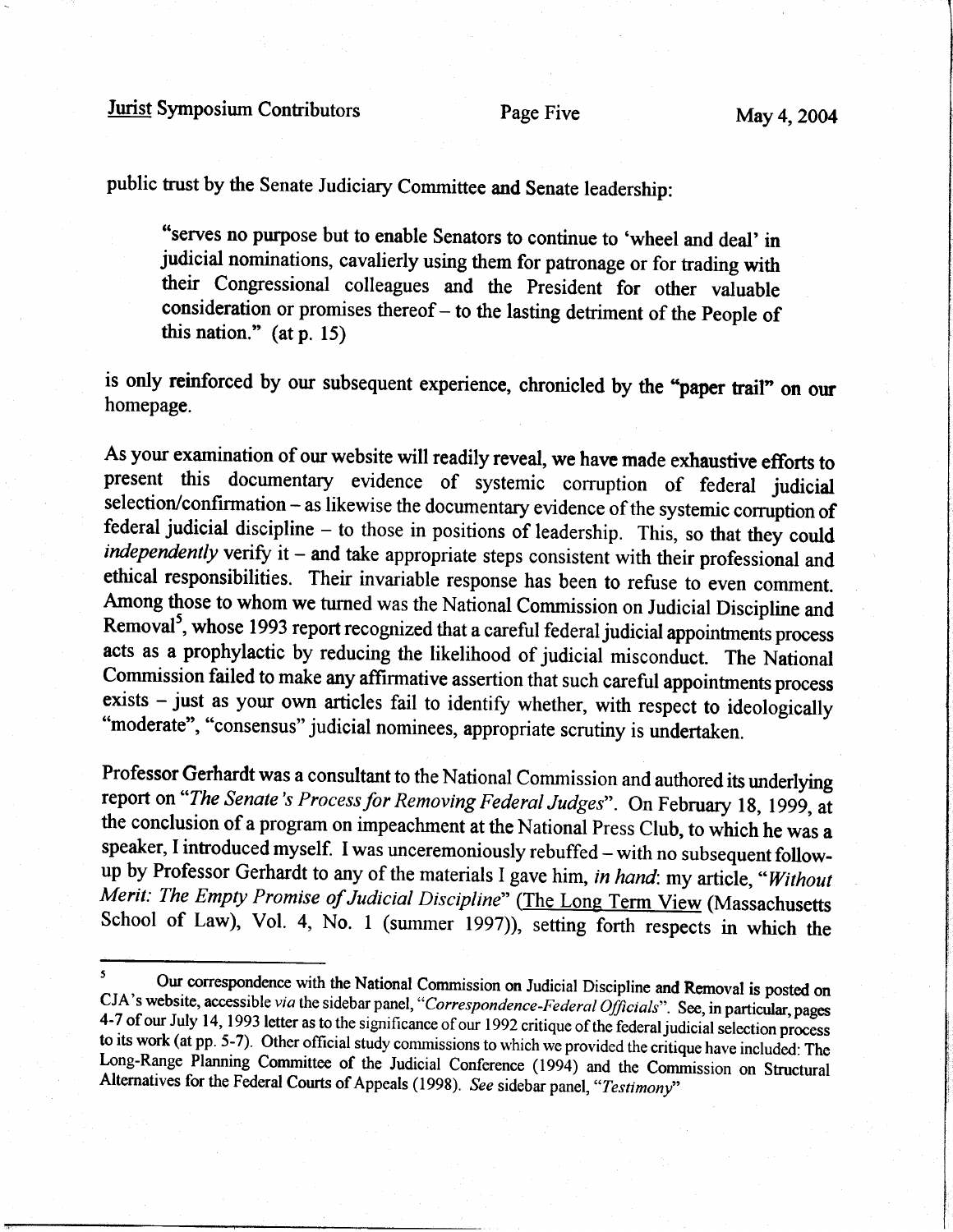Jurist Symposium Contributors Page Six May 4, 2004

Commission's 1993 report was methodologically-flawed and dishonest, and, as I recollect, the two February 18, 1999 press releases I was then circulating, "House Judiciary Committee Ignores and Conceals Hundreds of Judicial Impeachment Complaints" and "Coming Up Next: The Impeachment of Chief Justice Rehnquist"<sup>6</sup>.

Many years before that, however, I had spoken by phone with Professor Sheldon Goldman.<br>Reflecting this is my August 21, 1996 letter to him<sup>7</sup>, transmitting for his review the most important primary source materials which, five years later, would be focally presented by CJA's July 3, 2001 letter to Senator Schumer. These materials sufficed to establish, at that time, the corruption of federal judicial selection, both  $pre$ -nomination and  $post$ -nomination and that his confidence in the American Bar Association's evaluation of candidate qualifications was seriously misplaced. Yet, Professor Goldman never responded, even to the limited extent of returning the materials to us so that, as requested, we might "make them available to other scholars", if he was not going to use them for his own scholarship.

To all of you, Professors Gerhardt and Goldman included, we offer the kind of primary source materials that will enable you to critically examine - rather than statistically laud -the nomination and confirmation of ideologically "mainstream", "consensus" federal judicial nominees. Indeed, we respectfully propose that Senator Schumer's engineering of New York Court of Appeals Judge Richard C. Wesley's nomination and confirmation to the Second Circuit Court of Appeals -- as featured on our homepage and reinforcing all that our July 3, 2001 letter set forth -- is a powerful case-study upon which scholarship should focus.

Finally, with regard to the Symposium's three articles under the title "A Little Jousting Over" a Tournament of Judges", discussing markers by which to evaluate judicial performance and suitability for promotion to higher judicial office<sup>8</sup>, altogether missing is how instances of

This August 21, 1996 letter to Professor Goldman is posted on CJA's website, accessible *via* the sidebar panel " Correspondence-Ac ademia".

<sup>8</sup> Needless to say, the generalized favorable comment about the ABA's "evaluative processes" in the joint article of Professors Choi and Gulati and the generalized favorable comment about the ABA's "approach in evaluatin

<sup>&</sup>lt;sup>6</sup> "Without Merit: The Empty Promise of Judicial Discipline" is accessible at a number of points on CJA's website, including via the sidebar panel, "Published Pieces". CJA's two February 18, 1999 press releases are accessible via the sidebar panel "Test Cases-Federal (Mangano)" - scroll down to "Illustrative Press Releases".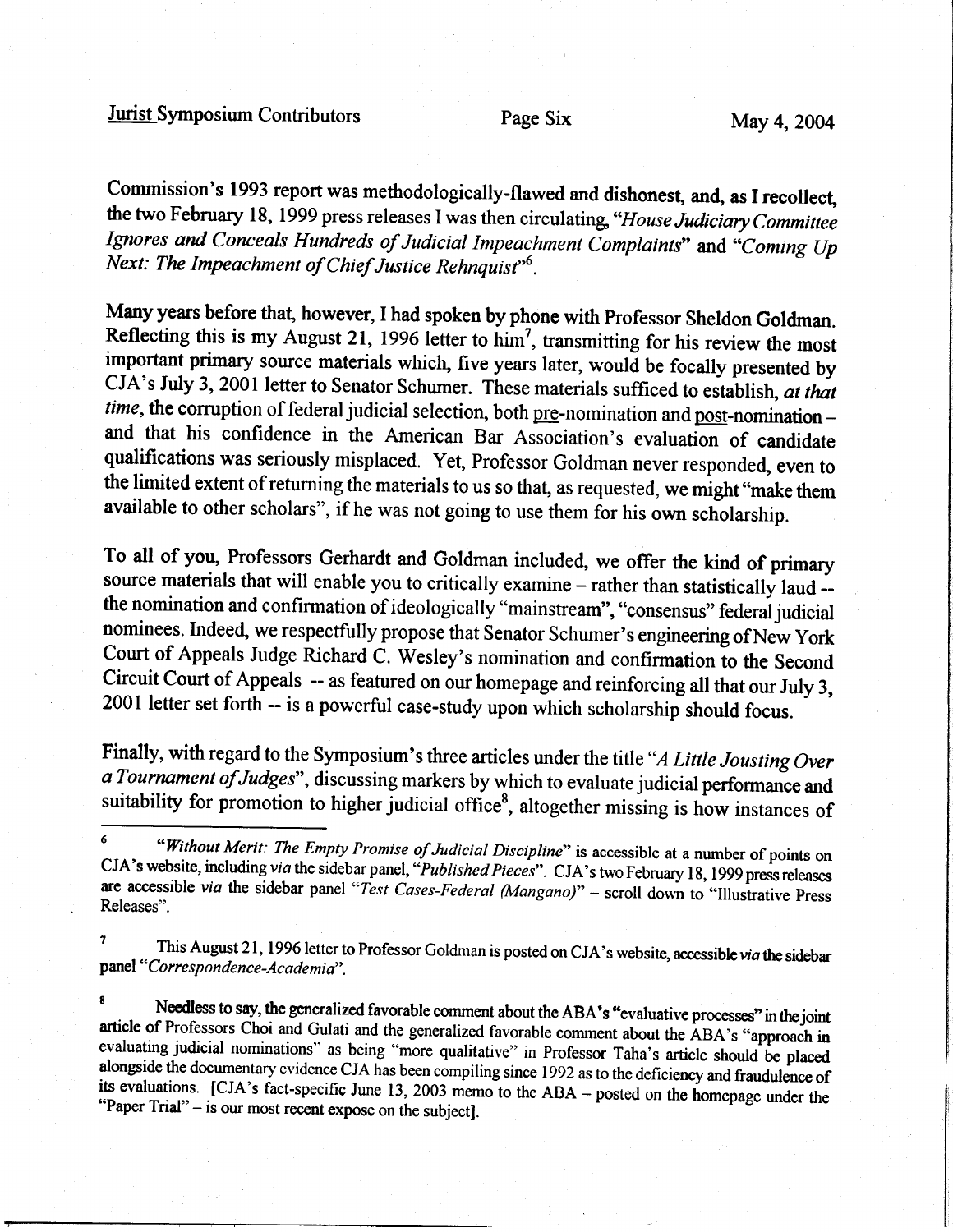# Jurist Symposium Contributors Page Seven May 4,2004

judicial misconduct might be located and examined – let alone that judicial misconduct is<br>something that exists. Likewise missing, except perhaps by Professor Orth's article, is any<br>notion that litigants and those affected  $\frac{1}{2}$  on-the-ground" must finally step out of its cocoon of individual and institutional self-interest to examine the<br>"on-the-ground" manifestations and permeations of judicial misconduct – and the<br>worthlessness of the touted mechanisms and sa July 3, 2001 letter to Senator Schumer – with its closing plea (at pp. 16-18) for oversight and<br>investigation into the hoax of federal judicial discipline—reiterated by our July 2001<br>coverletters to Senate Judiciary Commit "oversight hearing" and superficial and bogus "Judicial Improvements Act of  $2002^{0.10}$  -- is powerful starting point for scholarly study. which thereafter culminated in a rigged House Judiciary Committee November 29, 2001

We look forward to being of service to your scholarship.

Elena  $F_{\text{A}}$ 

cc: Professor Bernard Hibbitts, Director/Jurist Professor Jason Mazzone, Editor/Jurist Symposium The Public (*via* Internet)

Attachment: CJA's July 3, 2001 letter to Senator Charles Schumer

<sup>&</sup>lt;sup>9</sup> These  $\frac{six}{dx}$  separate coverletters, spanning dates from July 9-14, 2001, are all posted on CJA's website, *via* the sidebar panel, "Correspondence-Federal Officials".

<sup>&</sup>lt;sup>10</sup> This is chronicled by CJA's correspondence with the House Judiciary Committee, spanning from July 2001-July 2002, accessible *via* the sidebar panel, "Correspondence-Federal Officials". It is summarized at fn. 9 of CJ Trail". It is further identified at footnote 1 of CJA's February 17, 2004 memo to Senator Leahy, among others, posted on CJA's homepage under the heading, "The Supreme Court's impeachable repudiation of congressionally-imposed obligations of disqualification & disclosure under 28 U.S.C. §455 and disregard for the single recommendation addressed to it by the 1993 report of the National Commission on Judicial Discipline and Justices" Removal that it consider establishing an internal mechanism to review judicial misconduct complaints against its